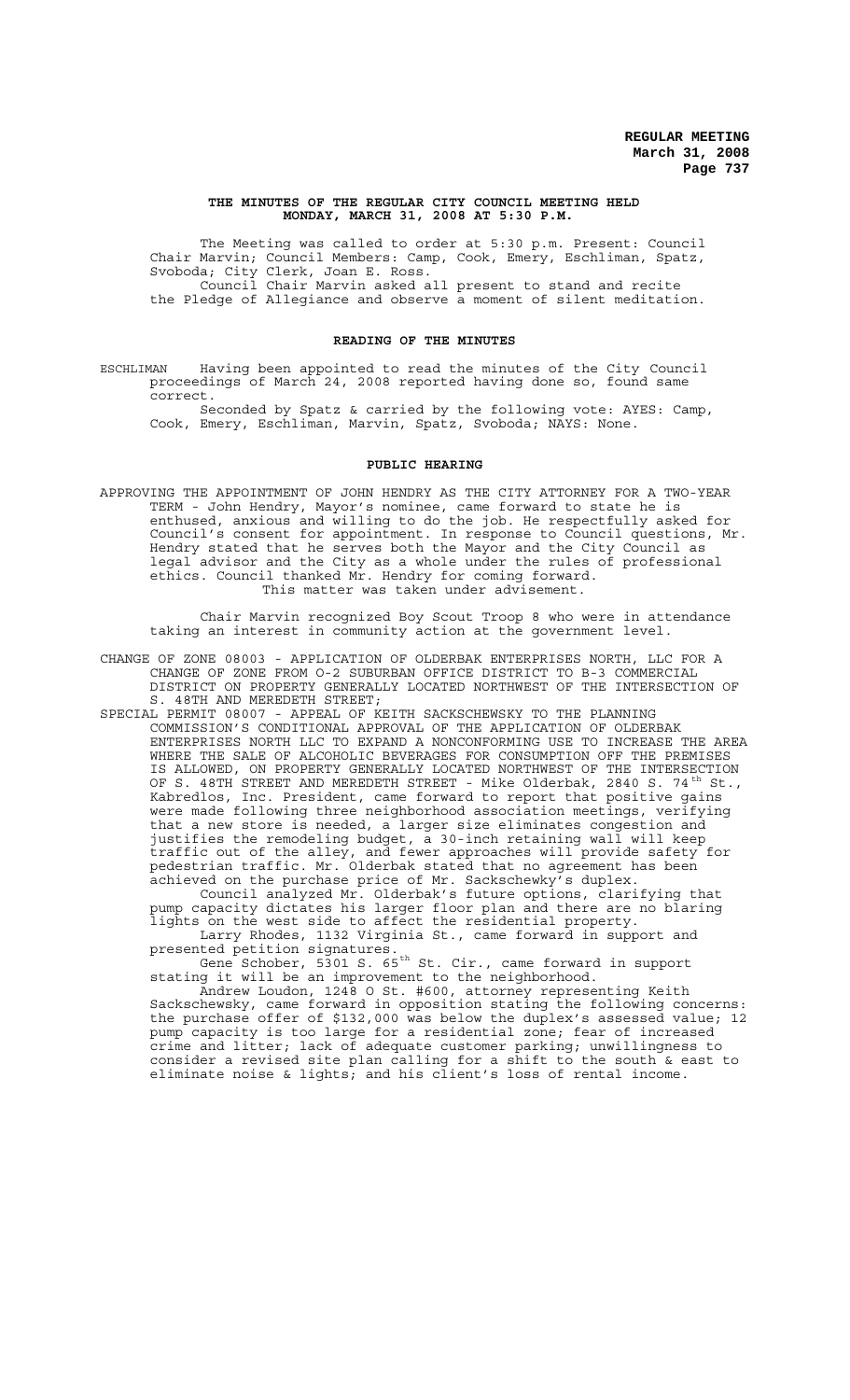> Keith Sackschewsky, came forward to respond to Council questions stating his concerns of congestion, noise, safety, building distance, and the low purchase offer. He stated \$175,000 would be more acceptable to him.

> Doug Krogman, Krogman Tile Co., 4723 Lowell Ave., came forward on behalf of some of the neighbors who are in agreement that a service station is desired but they had concerns that the increased number of pumps will bring more traffic even though 48<sup>th</sup> Street is not wide enough.

> Gary Bollinger, 10101 Weeks Dr., Vice Pres. for Financial Admin. at Union College, came forward representing college administrators expressing opposition even though there is more about this project they like than dislike. He responded to questions of Council stating that while they applaud a business owner who makes improvements, a smaller facility with only four pumps or two islands is more consistent with community goals, further presenting that the intersection at 48<sup>th</sup> and Meredeth is not a major thoroughfare.

> Council expressed praise toward Union College for its leadership and stewardship shown to the area and for bringing economic development to the City.

> Mr. Olderbak came forward in rebuttal to clarify that an independent appraisal was done on Mr. Sackschewsky's property; however, with today's market being a buyer's market, the seller can purchase another home for value today. Mr. Olderbak responded to Council questions stating if purchased, he would use the duplex as rental property to diversify his existing business.

Council expressed appreciation for the investment of Kabredlo convenience stores which have improved the City of Lincoln. This matter was taken under advisement.

DECLARING APPROXIMATELY 58,520 SQUARE FEET OF THE CORNHUSKER CONVENTION CENTER AT S. 13TH STREET AND M STREET AS SURPLUS PROPERTY - David Landis, Director of Urban Development, came forward to present this project stating that for the past 25 years the Cornhusker has been paying taxes which in turn pay off Tax Increment Financing, currently amounting to a little less than \$125,000 a year. He shared that in addition, five years of incoming rent for the two City-owned floors have amounted to \$400,000. He stated the agreed purchase price of \$580,000 will allow this property to return to the tax rolls. Mr. Landis answered Council questions clarifying the use of the property and said that upon approval of the sale, the money would go into the Land Acquisition Fund. Rick Peo, Chief Asst. City Attorney, came forward to answer

Council questions about history of the lease agreement which continues to the year 2044 and any sale of the property is subject to the prior lease.

This matter was taken under advisement.

ACCEPTING THE REPORT OF NEW AND PENDING CLAIMS AGAINST THE CITY AND APPROVING DISPOSITION OF CLAIMS SET FORTH FOR THE PERIOD OF MARCH 1-15, 2008 - Chair Marvin noted that there is a motion to amend this resolution which will be acted upon during the voting session. This matter was taken under advisement.

- APPROVING A TWO-YEAR ADVERTISING AGREEMENT BETWEEN THE CITY AND CORNHUSKER BANK FOR ADVERTISING RIGHTS ON THE ELECTRONIC MESSAGE SYSTEMS AT PERSHING MUNICIPAL AUDITORIUM AT 15TH AND N STREETS - Tom Lorenzen, General Manager of Pershing Center, came forward to answer questions of Council stating the cost of advertising is a negotiated rate. This matter was taken under advisement.
- SPECIAL PERMIT 08015 APPLICATION OF ROGER SCHWISOW FOR AUTHORITY TO ALLOW MINING/EXTRACTION OF SOIL OF AGRICULTURAL ZONED PROPERTY LOCATED NORTHWEST OF THE INTERSECTION OF N.W. 56TH STREET AND WEST O STREET Peter Katt, 1248 O St., attorney for the applicant, came forward in agreement with all the special permit conditions but raised opposition to the policy restricting operating hours to daylight hours, Monday through Friday only. Mr. Katt responded to Council questions stating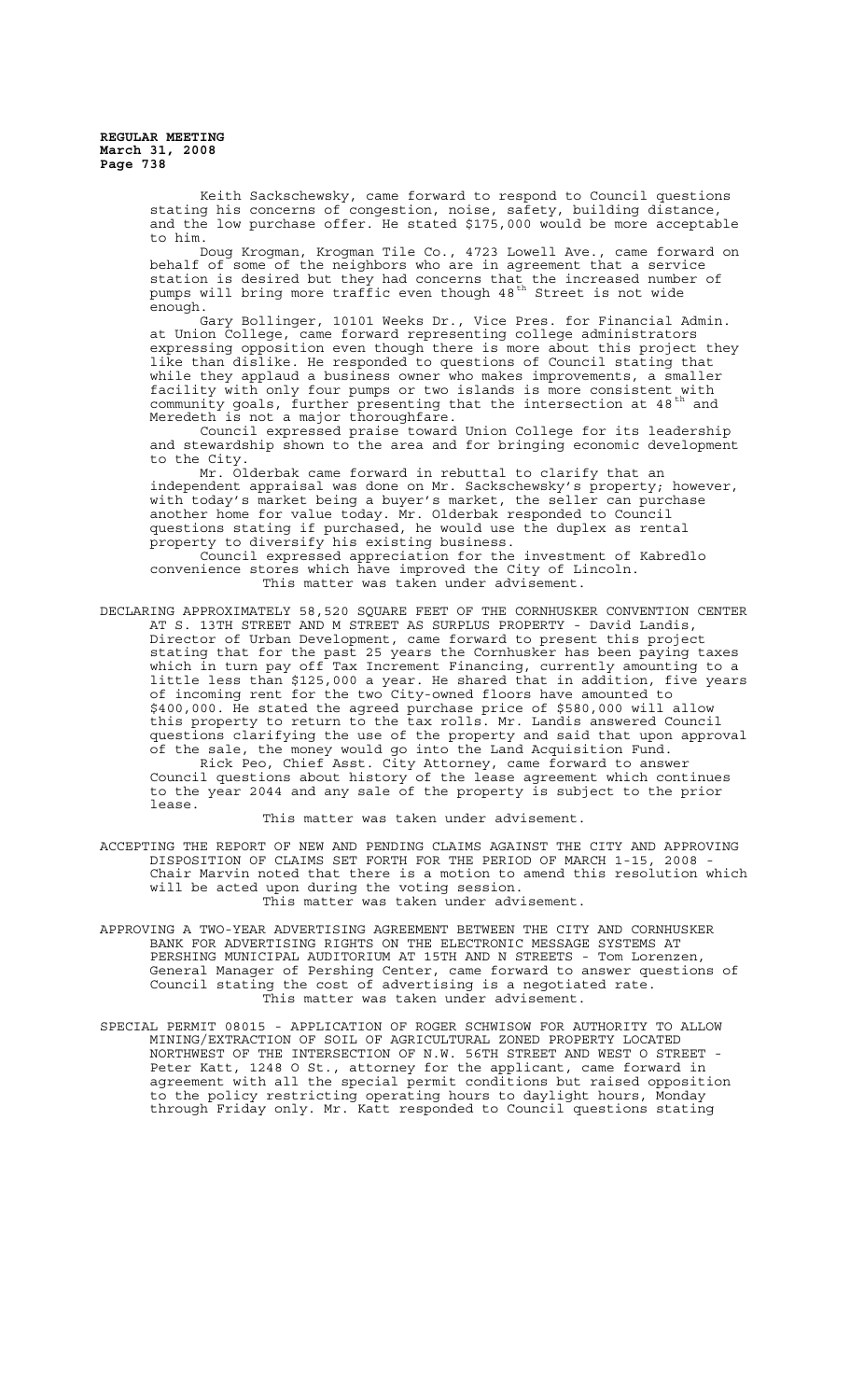that it is an inconsistently placed restriction not found in the standards of the original ordinance. He stated his client's business is not run on a 24/7 basis but rather intermittent and done only when there is a demand for soil.

Roger Schwisow, property owner and applicant, came forward to present his business of moving dirt and meeting contract deadlines.

Eunice Cernohlavek, 6205 West O St., came forward in opposition to weekend and night time soil mining, sharing concerns of health issues related to dust, traffic safety, and noise pollution.

Becky Vandenberg, 8301 West O St., representing SID #6, came forward with concerns of the soil mining's effect on Emerald's wellhead protection area. She requested that all action stop and independent studies be performed by the EPA & DEQ showing the impact on the water table.

Lee Ann Lauenroth, 6920 West O St., came forward in opposition stating concerns about hours of operation.

Rodney Braunsroth, 1512 Superior Rd, Pleasant Dale, came forward in opposition stating he was not informed of this activity, as he is concerned about safety, water pollution and further development.

Karen Kurbis, 17500 N.  $84^{\text{th}}$  St., came forward in opposition for reasons of safety and hours of operation. She is in favor of a task force.

Julia Lee Melichar, 8321 West O St., came forward in opposition expressing concerns of traffic safety. Council stated they will comply with her request for future SID #6 mailings to be updated to the new president as her husband is deceased.

Marvin Krout, Planning Director, came forward to answer Council questions stating their standards deal with the lowering of the water table but do not deal with runoff impacting groundwater contamination. Chair Marvin requested Planning Dept. to provide task force review

to the April 8 Commons meeting. Mr. Katt came forward for rebuttal and stated that a two week delay would be appropriate. He stated good soil mining operators should not be punished for bad operators' behavior and safety issues will be addressed.

This matter was taken under advisement.

### **\*\* END OF PUBLIC HEARING \*\***

TOOK BREAK 8:03 P.M. **RECONVENED 8:11 P.M.** 

## **COUNCIL ACTION**

#### **REPORTS OF CITY OFFICERS**

APPROVING THE APPOINTMENT OF JOHN HENDRY AS THE CITY ATTORNEY FOR A TWO-YEAR TERM - CLERK read the following resolution, introduced by Robin

Eschliman, who moved its adoption:<br>A-84798 BE IT RESOLVED by the City C BE IT RESOLVED by the City Council of the City of Lincoln, Nebraska:

That the appointment of John Hendry to the position of City Attorney for a two-year term effective April 1, 2008, is hereby approved.

Introduced by Robin Eschliman Seconded by Cook & carried by the following vote: AYES: Camp, Cook, Emery, Eschliman, Marvin, Spatz, Svoboda; NAYS: None.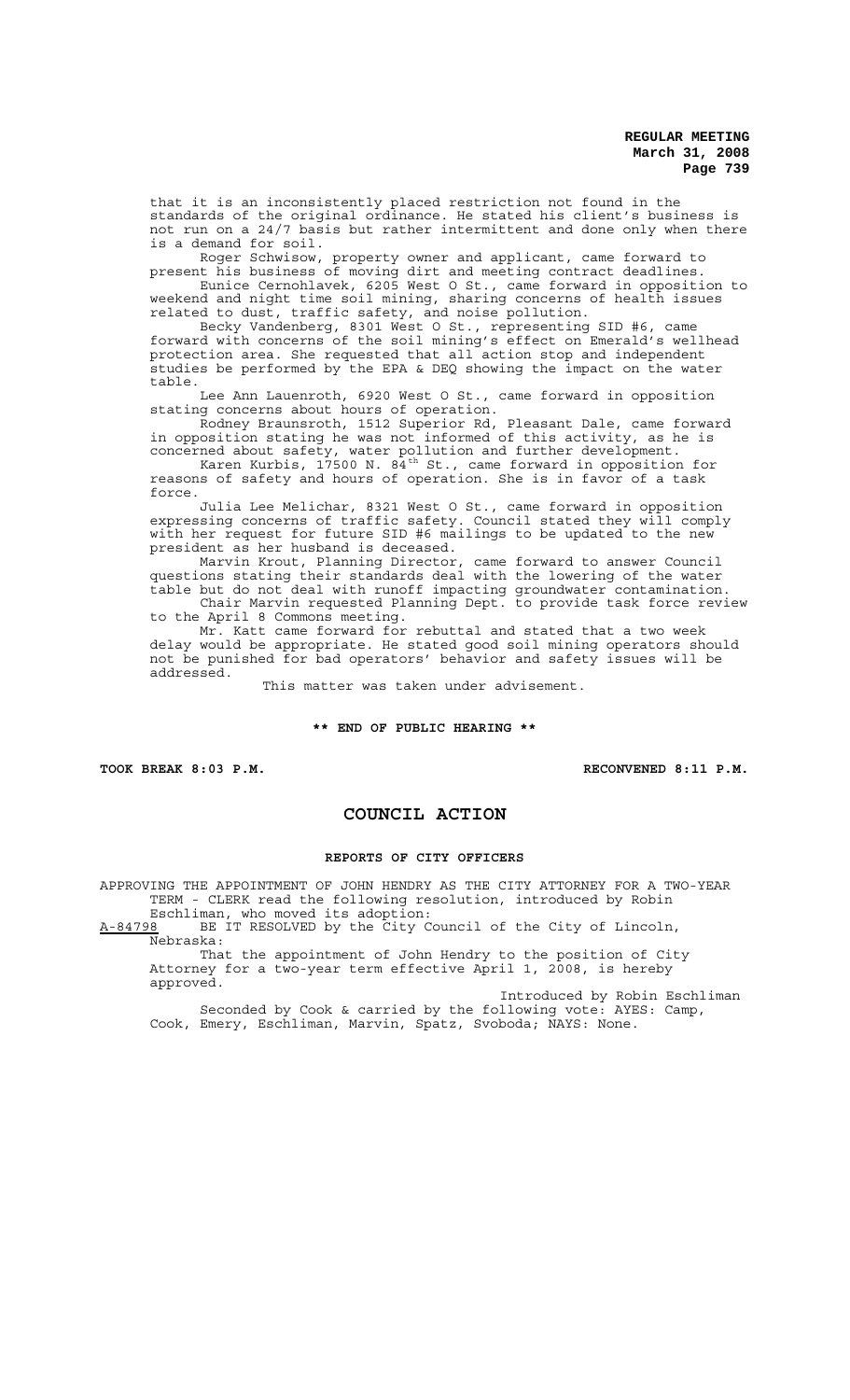SETTING THE BOARD OF EQUALIZATION HEARING DATE OF MONDAY, APRIL 28, 2008, AT 5:30 P.M. ON THE NORTH 27TH STREET MAINTENANCE IMPROVEMENT DISTRICT AND UNIVERSITY PLACE MAINTENANCE BUSINESS IMPROVEMENT DISTRICT - CLERK requested motion for approval to set the hearing date.

ESCHLIMAN So moved.

Seconded by Cook & carried by the following vote: AYES: Camp, Cook, Emery, Eschliman, Marvin, Spatz, Svoboda; NAYS: None.

CLERK'S LETTER AND MAYOR'S APPROVAL OF RESOLUTIONS AND ORDINANCES PASSED BY THE CITY COUNCIL ON MARCH 17, 2008 - CLERK presented said report which was placed on file in the Office of the City Clerk. **(27-1)**

#### **PETITIONS & COMMUNICATIONS**

SETTING THE HEARING DATE OF MONDAY, APRIL 14, 2008 AT 1:30 P.M. FOR THE APPLICATION OF OLD FEDERAL PLACE, LLC DBA THE GRAND MANSE FOR A CLASS I LIQUOR LICENSE LOCATED AT 129 NORTH 10TH STREET - CLERK read the following resolution, introduced by John Spatz, who moved its adoption: A-84799 BE IT RESOLVED by the City Council, of the City of Lincoln, that a

hearing date is hereby set for Monday, April 14, 2008, at 1:30 p.m. or as soon thereafter as possible in the City Council Chambers, County-City Building, 555 S. 10th St., Lincoln, NE, for the application of Old Federal Place, LLC dba The Grand Manse for a Class I liquor license located at 129 N. 10th Street.

If the Police Dept. is unable to complete the investigation by said time, a new hearing date will be set.

Introduced by John Spatz Seconded by Svoboda & carried by the following vote: AYES: Camp, Cook, Emery, Eschliman, Marvin, Spatz, Svoboda; NAYS: None.

THE FOLLOWING HAVE BEEN REFERRED TO THE PLANNING DEPARTMENT:

Change of Zone No. 2751B - App. of D. David Slosburg, Van Dorn Acres Planned Unit Development, to amend the sign regulations for the commercial portion of the PUD to allow an additional ground sign and a free-standing menu board, on property generally located at S. 84th Street and Van Dorn Street. Change of Zone No. 08011 - App. of James R. Blue, Cedars Home For Children Planned Unit Development, from R-1 Residential District to R-1 PUD Residential District PUD with a development plan which proposes to modify the standards of the underlying zoning district, on property generally located at S. 66th Street and Pioneers Boulevard. Change of Zone No. 08012 - App. of Nebraska State Historical Society Foundation, to designate a historic landmark, known as the Lewis Syford House, on property located at 700 N.16th Street. Change of Zone No. 08013 - App. of Sigma Chi Building Association, to designate a historic landmark, known as Sigma Chi Fraternity House, on property located at 1510 Vine Street. Change of Zone No. 08014 - App. of Nebraska Alpha Alumni Association, to designate a historic landmark, known as Phi Kappa Psi Fraternity House, on property located at 1548 S Street.

### **MISCELLANEOUS BUSINESS - NONE**

## **LIQUOR RESOLUTIONS - NONE**

### **ORDINANCES - 2ND READING & RELATED RESOLUTIONS (as required)**

CHANGE OF ZONE 08003 - APPLICATION OF OLDERBAK ENTERPRISES NORTH, LLC FOR A CHANGE OF ZONE FROM O-2 SUBURBAN OFFICE DISTRICT TO B-3 COMMERCIAL DISTRICT ON PROPERTY GENERALLY LOCATED NORTHWEST OF THE INTERSECTION OF S. 48TH AND MEREDETH STREET. (RELATED ITEMS: 08-17, 08R-65) (ACTION DATE: 3/10/08) (3/3/08 - P.H. CON'T. 4 WEEKS TO 3/31/08) (ACTION DATE: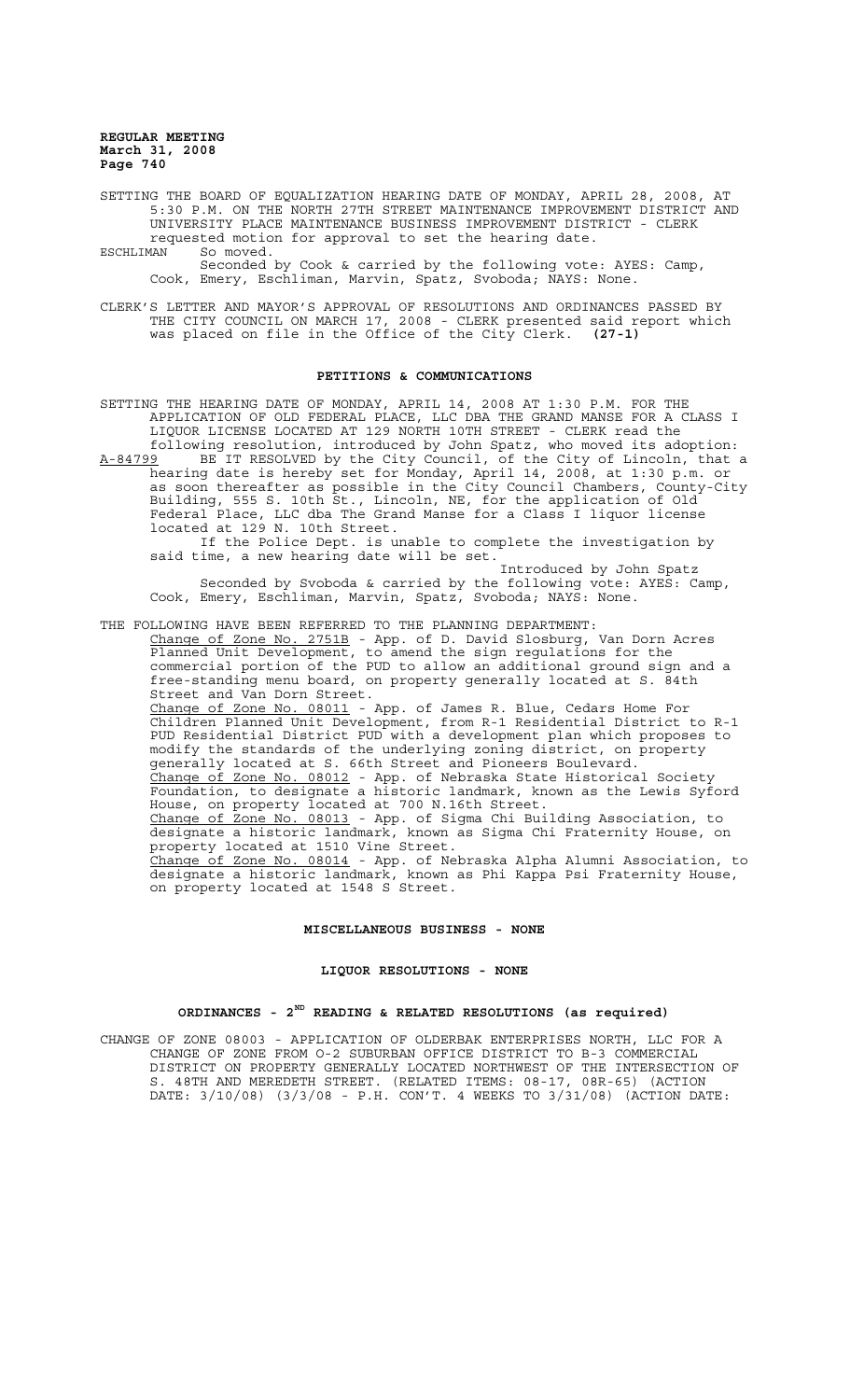4/7/08) - CLERK read an ordinance, introduced by Ken Svoboda, amending the Lincoln Zoning District Maps attached to and made a part of Title 27 of the Lincoln Municipal Code, as provided by Section 27.05.020 of the Lincoln Municipal Code, by changing the boundaries of the districts established and shown thereon, the second time.

- SPECIAL PERMIT 08007 APPEAL OF KEITH SACKSCHEWSKY TO THE PLANNING COMMISSION'S CONDITIONAL APPROVAL OF THE APPLICATION OF OLDERBAK ENTERPRISES NORTH LLC TO EXPAND A NONCONFORMING USE TO INCREASE THE AREA WHERE THE SALE OF ALCOHOLIC BEVERAGES FOR CONSUMPTION OFF THE PREMISES IS ALLOWED, ON PROPERTY GENERALLY LOCATED NORTHWEST OF THE INTERSECTION OF S. 48TH STREET AND MEREDETH STREET. (RELATED ITEMS: 08-17, 08R-65) (ACTION DATE: 3/10/08) (3/3/08 - P.H. CON'T. 4 WEEKS TO 3/31/08) (ACTION DATE: 4/7/08).
- DECLARING APPROXIMATELY 58,520 SQUARE FEET OF THE CORNHUSKER CONVENTION CENTER AT S. 13TH STREET AND M STREET AS SURPLUS PROPERTY - CLERK read an ordinance, introduced by Robin Eschliman, declaring the City-owned property generally located at South 13<sup>th</sup> Street and M Street as surplus and authorizing the sale thereof to Shubh Hotels Lincoln, LLC, a Florida limited liability company, the second time.

## **PUBLIC HEARING RESOLUTIONS**

ACCEPTING THE REPORT OF NEW AND PENDING CLAIMS AGAINST THE CITY AND APPROVING DISPOSITION OF CLAIMS SET FORTH FOR THE PERIOD OF MARCH 1-15, 2008 - PRIOR to reading:

COOK Moved to amend Bill No. 08R-78 in the following manner: On line 10, the claim of Shanna Belschner in the amount of \$163.00 should be removed from the list of DENIED claims and added to the list of ALLOWED/SETTLED claims in the amount of \$100.

Seconded by Svoboda & carried by the following vote: AYES: Camp, Cook, Emery, Eschliman, Marvin, Spatz, Svoboda; NAYS: None. CLERK Read the following amended resolution, introduced by Robin

Eschliman, who moved its adoption:<br>A-84800 BE IT RESOLVED by the City C

BE IT RESOLVED by the City Council of the City of Lincoln, Nebraska:

That the claims listed in the attached report, marked as Exhibit "A", dated March 17, 2008, of various new and pending tort claims filed against the City of Lincoln with the Office of the City Attorney or the Office of the City Clerk, as well as claims which have been disposed of, are hereby received as required by Neb. Rev. Stat. § 13-905 (Reissue 1997). The dispositions of claims by the Office of the City Attorney, as shown by the attached report, are hereby approved:<br>
<u>DENIED</u> ALLOWED/SETTLED

| DENIED                  |              | ALLUWED / SEIILED                      |               |
|-------------------------|--------------|----------------------------------------|---------------|
| Shanna Belschner        | 163.00       | Parrish Project, LLC                   | \$13,530.00   |
| Graylin Gray            | 1,000,000.00 | Nagibullah Attaie                      | 1,335.50      |
| Bill Chamberlin         | 2.00         | Hamid Honardoust                       | 647.98        |
|                         |              | Julie McGahan                          | 250.00        |
|                         |              | Betsy Schramm                          | 2,112.37      |
|                         |              | Jim Larson                             | 1,309.10      |
|                         |              | Lincoln Public Schools                 | 1,559.00      |
|                         |              | Cynthia Ritter & Thomas Labedz         | 370.17        |
|                         |              | Shanna Belschner                       | 100.00        |
| المساحي المساحي<br>$-1$ |              | $\mathbf{a}$ . The set of $\mathbf{a}$ | $\sim$ $\sim$ |

The City Attorney is hereby directed to mail to the various claimants listed herein a copy of this resolution which shows the final disposition of their claim.

Introduced by Robin Eschliman Seconded by Svoboda & carried by the following vote: AYES: Camp, Cook, Emery, Eschliman, Marvin, Spatz, Svoboda; NAYS: None.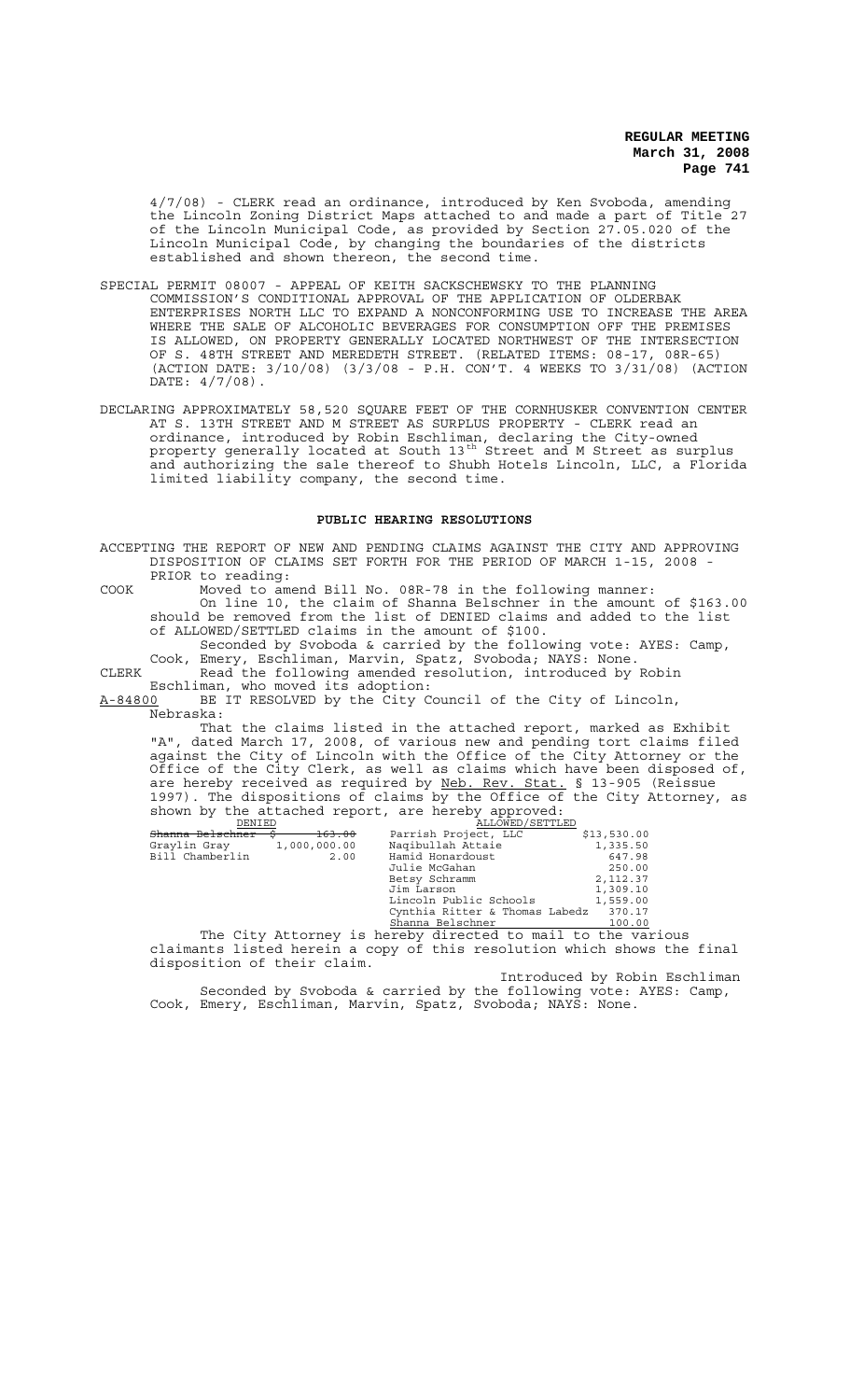APPROVING A TWO-YEAR ADVERTISING AGREEMENT BETWEEN THE CITY AND CORNHUSKER BANK FOR ADVERTISING RIGHTS ON THE ELECTRONIC MESSAGE SYSTEMS AT PERSHING MUNICIPAL AUDITORIUM AT 15TH AND N STREETS - CLERK read the following resolution, introduced by Robin Eschliman, who moved its adoption:<br>A-84801 WHE

A-84801 WHEREAS, the City of Lincoln owns and operates Pershing Municipal Auditorium located at 226 Centennial Mall South in Lincoln, Nebraska; and

WHEREAS, two exterior animated programmable electronic message systems, and one interior animated programmable electronic message system are located at said auditorium; and

WHEREAS, Cornhusker Bank, 11th and Cornhusker Highway, Lincoln, NE 68508, (402) 434-2265, wishes to acquire the right to display advertisements on said message systems and the City is willing to grant certain advertising rights to Cornhusker Bank.

NOW, THEREFORE, BE IT RESOLVED by the City Council of the City of Lincoln, Nebraska:

That the Advertising Agreement, which is attached hereto marked as Attachment "A" and made a part hereof by reference, by and between the City of Lincoln dba Pershing Municipal Auditorium and Cornhusker Bank, under which Cornhusker Bank is granted certain interior and exterior advertising rights at Pershing Municipal Auditorium for a two-year period upon the terms and conditions as set forth in said Agreement is hereby approved and the Mayor is authorized to execute the same on behalf of the City.

The City Clerk is directed to transmit one fully executed copy of said Advertising Agreement to Thomas Lorenz, Manager of Pershing Municipal Auditorium, and one fully executed copy to Cornhusker Bank, Attn: Barry Lockard, 11th and Cornhusker Highway, Lincoln, NE 68521. Introduced by Robin Eschliman

Seconded by Svoboda & carried by the following vote: AYES: Camp, Cook, Emery, Eschliman, Marvin, Spatz, Svoboda; NAYS: None.

SPECIAL PERMIT 08015 - APPLICATION OF ROGER SCHWISOW FOR AUTHORITY TO ALLOW MINING/EXTRACTION OF SOIL OF AGRICULTURAL ZONED PROPERTY LOCATED NORTHWEST OF THE INTERSECTION OF N.W. 56TH STREET AND WEST O STREET - PRIOR to reading:

COOK Moved to continue Public Hearing & Action for Bill No. 08R-82 on April 14, 2008.

Seconded by Eschliman & carried by the following vote: AYES: Camp, Cook, Emery, Eschliman, Marvin, Spatz, Svoboda; NAYS: None.

SUPPORTING PASSAGE OF CONSTITUTIONAL AMENDMENT NO. 1 ON THE MAY 13, 2008 BALLOT RELATED TO A POLITICAL SUBDIVISION'S ABILITY TO INVEST PUBLIC ENDOWMENT FUNDS

A-84802 A Resolution in support of Amendment 1, Proposal to amend the Nebraska Constitution, May 13, 2008 primary election. RECITALS

I.

Advanced by the Legislature by a vote of 42-2, Amendment 1 relates to a political subdivision's ability to invest public endowment funds. Current constitutional language unnecessarily restricts such entities from investing in equity securities (i.e. stocks). This restriction, in place since 1875, was designed to safeguard public funds from the dangers of private railroad corporations and other business ventures. These investment standards, designed for another era, actually place modern era public funds at greater risk. Since that time, modern investment practices have evolved. Diversification" and the "investment standard" are better tools for ensuring the safety of modern day investments.

II. Amendment 1 will be particularly beneficial for entities like the Community Health Endowment in Lincoln. The City established this endowment with proceeds from the sale of Lincoln General Hospital in 1997. The fund has returned nearly \$8 million to Lincoln and surrounding area to health-related initiatives. Many of these initiatives involve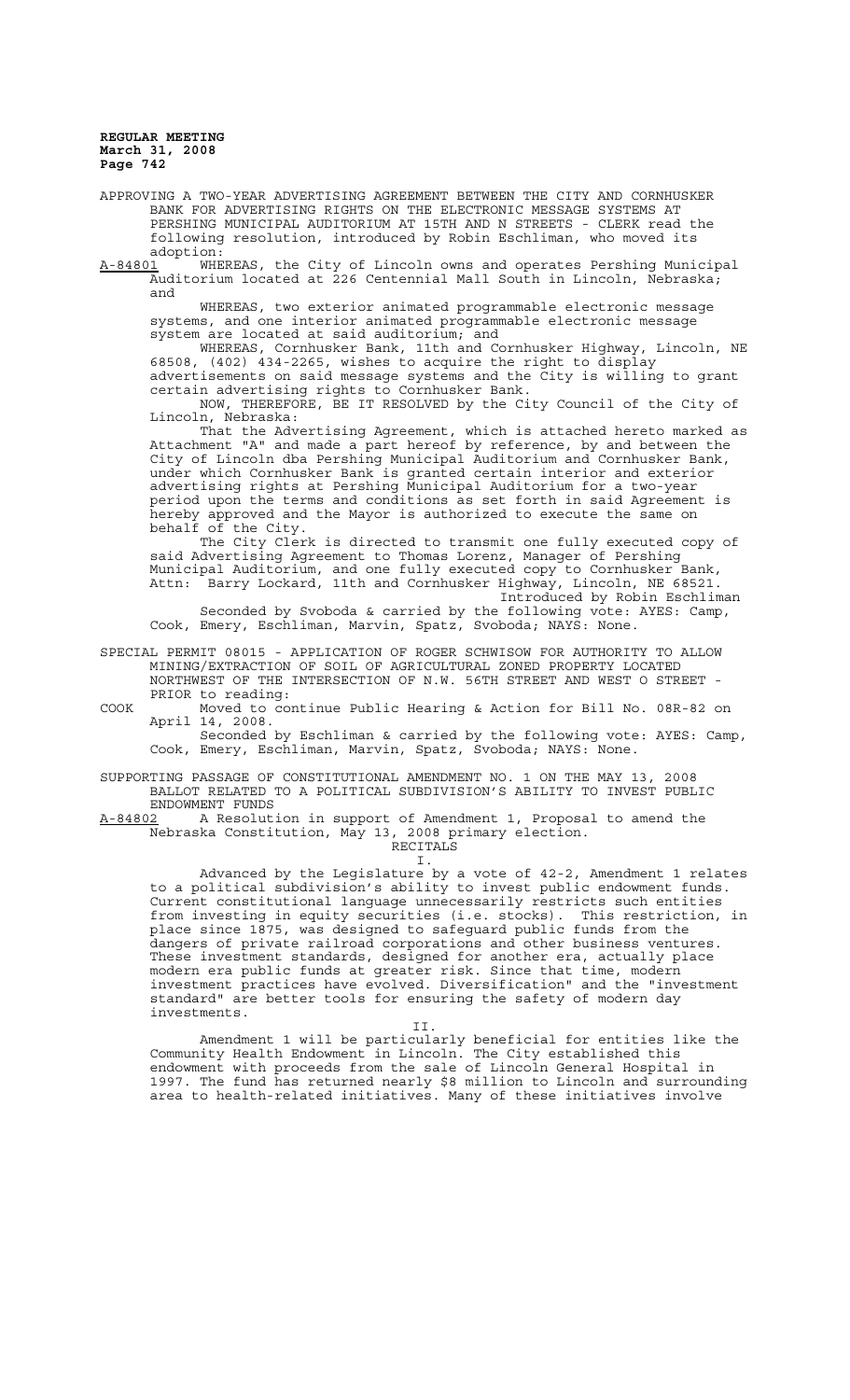health care for the poor, elderly, homeless and mentally ill. Endowment funds have also provided assistance to agencies that serve minority populations, high-risk children, and victims of domestic violence. The Endowment's funds has reduced the City's and the County's reliance on taxpayer dollars and reduced the growing burden on human service infrastructure. Endowment estimates indicate that diversification will not provide greater safety but generate as much as \$22 million for these health initiatives and grow the fund 160% over the next 20 years.

III.

Amendment 1 will allow public endowments throughout Nebraska to invest in broader, more diversified portfolios to protect community assets that may fund parks, senior centers, health care, public education, and other services that are important to local communities. Amendment 1 has strict limitations that hold communities accountable for public endowment investments and puts safeguards in place to make trustees are spending pubic endowments wisely. Community board members will oversee the funds and adhere to strict rules on spending. The Nebraska Legislature will provide additional oversight for even greater safety.

IV.

Amendment 1 is a safe, smart investment in the future of Nebraska communities, creating opportunities for diversification, growth, and long-term benefits for all Nebraskans.

NOW THEREFORE BE IT RESOLVED by the City of Lincoln, Nebraska that it be on record in wholehearted support of Amendment 1.

Introduced by Robin Eschliman Seconded by Svoboda & carried by the following vote: AYES: Camp, Cook, Emery, Eschliman, Marvin, Spatz, Svoboda; NAYS: None.

## **ORDINANCE - 1ST READING & RELATED RESOLUTIONS (AS REQUIRED)**

- APPROVING A CONTRACT BETWEEN THE CITY AND LINCOLN HAYMARKET DEVELOPMENT CORP. TO OPERATE AND REGULATE A SATURDAY PUBLIC MARKET IN THE HAYMARKET AREA, 7TH STREET FROM P TO Q STREETS AND P STREET FROM 7TH TO 8TH STREETS FROM<br>MAY 3, 2008 THROUGH OCTOBER 11, 2008 AND ON 8TH STREET FROM P TO Q MAY 3, 2008 THROUGH OCTOBER 11, 2008 AND ON 8TH STREET FROM P TO Q STREET FROM JUNE 14, 2008 THROUGH AUGUST 9, 2008 - CLERK read an ordinance, introduced by John Spatz, accepting and approving the Contract between the City of Lincoln, Nebraska, a municipal corporation, and the Lincoln Haymarket Development Corporation for establishment and regulation of a Saturday public market in the Haymarket area, 7<sup>th</sup> Street from P to Q Streets and P Street from  $7^{th}$  to  $8^{th}$  Streets, from May 3, 2008 through October 11, 2008, and on  $8^{th}$  Street from P to Q Street from June 14, 2008 through August 9, 2008, and authorizing the Mayor to sign such Contract on behalf of the City, the first time.
- APPROVING A CONTRACT BETWEEN THE CITY AND DOWNTOWN LINCOLN ASSOCIATION TO OPERATE AND REGULATE A MID-WEEK JAZZ IN JUNE PUBLIC MARKET IN THE AREA LOCATED AT 12TH STREET FROM Q TO R STREET AND R STREET FROM 12TH TO 13TH STREETS FROM JUNE 3, 2008 THROUGH JUNE 24, 2008 - CLERK read an ordinance, introduced by John Spatz, accepting and approving the Public Market Contract between the City of Lincoln, Nebraska and Downtown Lincoln Association for establishment and regulation of a Jazz in June public market in the Marketplace area,  $12^{\text{th}}$  Street from Q to R Streets and R Street from  $12^{\text{th}}$  to  $13^{\text{th}}$  Streets, on each Tuesday from June 3, 2008 through June 24, 2008, and authorizing the Mayor to sign such Contract on behalf of the City, the first time.
- AMENDING TITLE 28 OF THE LINCOLN MUNICIPAL CODE RELATING TO STORMWATER QUALITY AND EROSION AND SEDIMENT CONTROL BY CREATING A NEW CHAPTER 28.02, REGULATIONS FOR ILLICIT DISCHARGES - CLERK read an ordinance, introduced by John Spatz, amending Title 28 of the Lincoln Municipal Code relating to stormwater quality and erosion and sediment control by creating a new Chapter 28.02, Regulations for Illicit Discharges, the first time.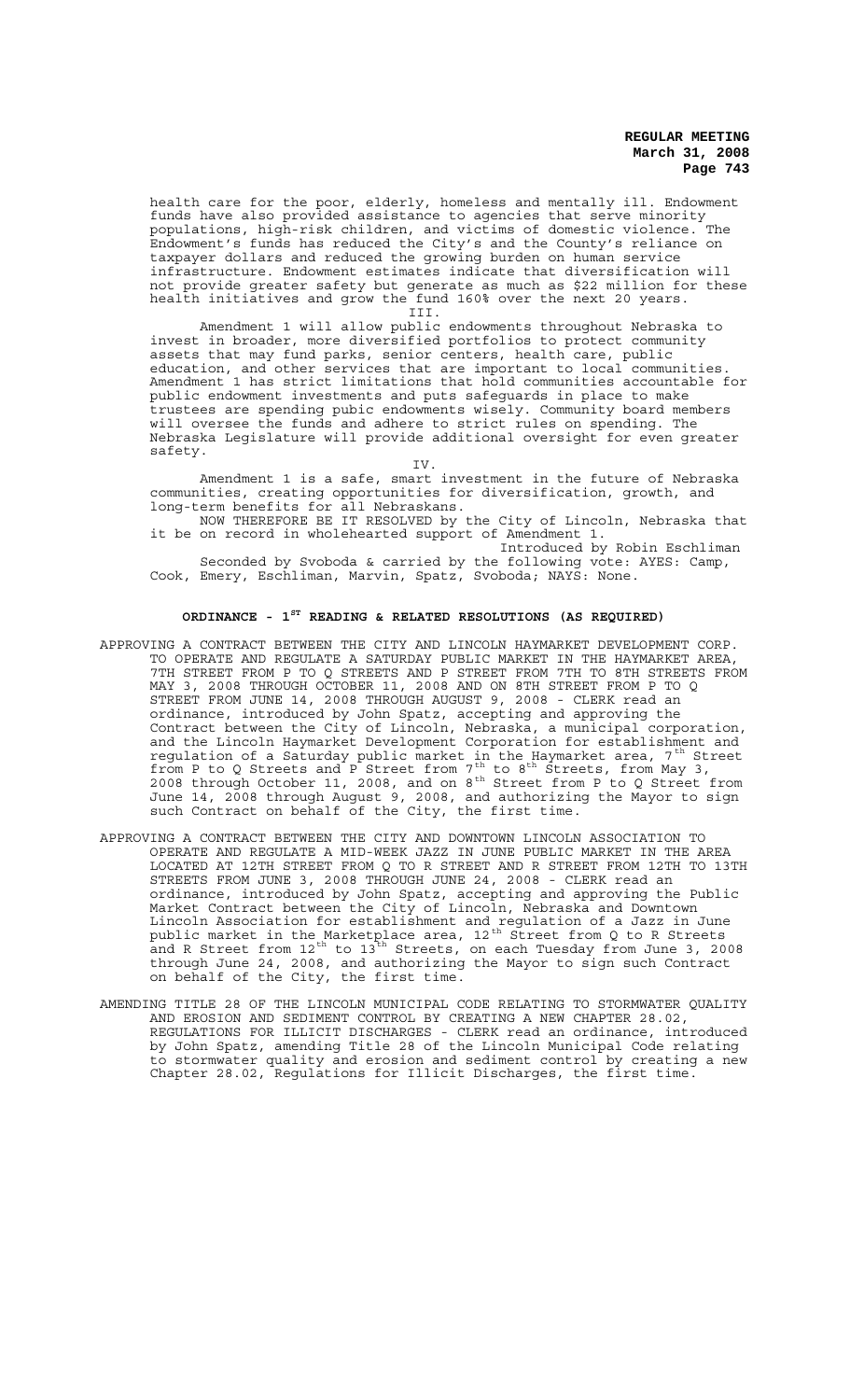- AMENDING CHAPTER 2.54 OF THE LINCOLN MUNICIPAL CODE RELATING TO CONFLICTS OF INTEREST OF OFFICERS AND EMPLOYEES TO DECLARE THE POLICY OF THE CHAPTER; TO REVISE THE DEFINITION OF IMMEDIATE FAMILY; TO ADOPT STANDARDS FOR ETHICAL CONDUCT OF OFFICERS AND EMPLOYEES, INCLUDING GENERAL PRINCIPALS RELATING TO FINANCIAL INTERESTS, USE OF INFORMATION, STATUS, OR PROPERTY FOR PRIVATE GAIN, AND CONTRACTING WITH THE CITY; TO REQUIRE CANDIDATES FOR OFFICE TO DISCLOSE EXISTING OR PENDING CONTRACTUAL RELATIONSHIPS WITH THE CITY; TO DECLARE INTERESTS IN CONTRACTS BY REVISING LANGUAGE, POSTING OF INFORMATION ON WEBSITES, TO REQUIRE ADDITIONAL INFORMATION ON DISCLOSURES, TO EXTEND BID DEADLINES, AND TO REQUIRE COUNCIL APPROVAL OF SUCH CONTRACTS - PRIOR to reading:
- SPATZ Moved to continue  $1^{st}$  Reading for Bill No. 08-37 on April 7, 2008 with Public Hearing on April 14, 2008.

Seconded by Cook & carried by the following vote: AYES: Camp, Cook, Emery, Eschliman, Marvin, Spatz, Svoboda; NAYS: None.

CLERK Read an ordinance, introduced by John Spatz, amending Chapter 2.54 of the Lincoln Municipal Code relating to conflicts of interest of officers and employees to declare the policy of the Chapter; to revise the definition of immediate family; to adopt standards for ethical conduct of officers and employees, including general principals relating to financial interests, use of information, status, or property for private gain, and contracting with the City; to require candidates for office to disclose existing or pending contractual relationships with the City; to declare interests in contracts by revising language, posting of information on websites, to require additional information on disclosures, to extend bid deadlines, and to require Council approval of such contracts, the first time.

## **ORDINANCES - 3RD READING & RELATED RESOLUTIONS (as required)**

AUTHORIZING THE CITY OF LINCOLN, NEBRASKA TO ENTER INTO A LEASE-PURCHASE TRANSACTION WITH UNION BANK & TRUST COMPANY, LINCOLN, NEBRASKA IN AN AMOUNT NOT TO EXCEED \$7,500,000 FOR THE ACQUISITION OF STREET LIGHTING EQUIPMENT AND THE CONSTRUCTION OF PARK IMPROVEMENTS IN CONNECTION WITH THE ANTELOPE VALLEY PROJECT - PRIOR to reading:

CAMP Moved to amend Bill No. 08-23 in the following manner: 1. On page 3, on the fourth line, delete the reference to "Notice to Bidders" and insert in lieu thereof the reference to *"Notice of* Sale".

2. Attach the seven referenced attachments to the ordinance which are attached hereto.

Seconded by Emery & carried by the following vote: AYES: Camp, Cook, Emery, Eschliman, Marvin, Spatz, Svoboda; NAYS: None.

CLERK Read an ordinance, introduced by Doug Emery, authorizing and approving a lease-purchase transaction with Union Bank & Trust Company, the proceeds of which will be used to pay the costs of (A) acquiring, constructing and installing street lights and related improvements and (B) improvements to a portion of the Antelope Creek Channel bounded by "O" Street, "R" Street,  $21^{st}$  Street and  $22^{nd}$  Street; and related amenities; approving the issuance, sale and delivery of not to exceed \$7,500,000 principal amount of certificates of participation in such lease; fixing in part and providing for the fixing in part of certain provisions of the Lease; and related matters, the third time. EMERY Moved to pass the ordinance as amended.

Seconded by Svoboda & carried by the following vote: AYES: Camp, Cook, Emery, Eschliman, Marvin, Spatz, Svoboda; NAYS: None.

The ordinance, being numbered **#19065**, is recorded in Ordinance Book #26, Page